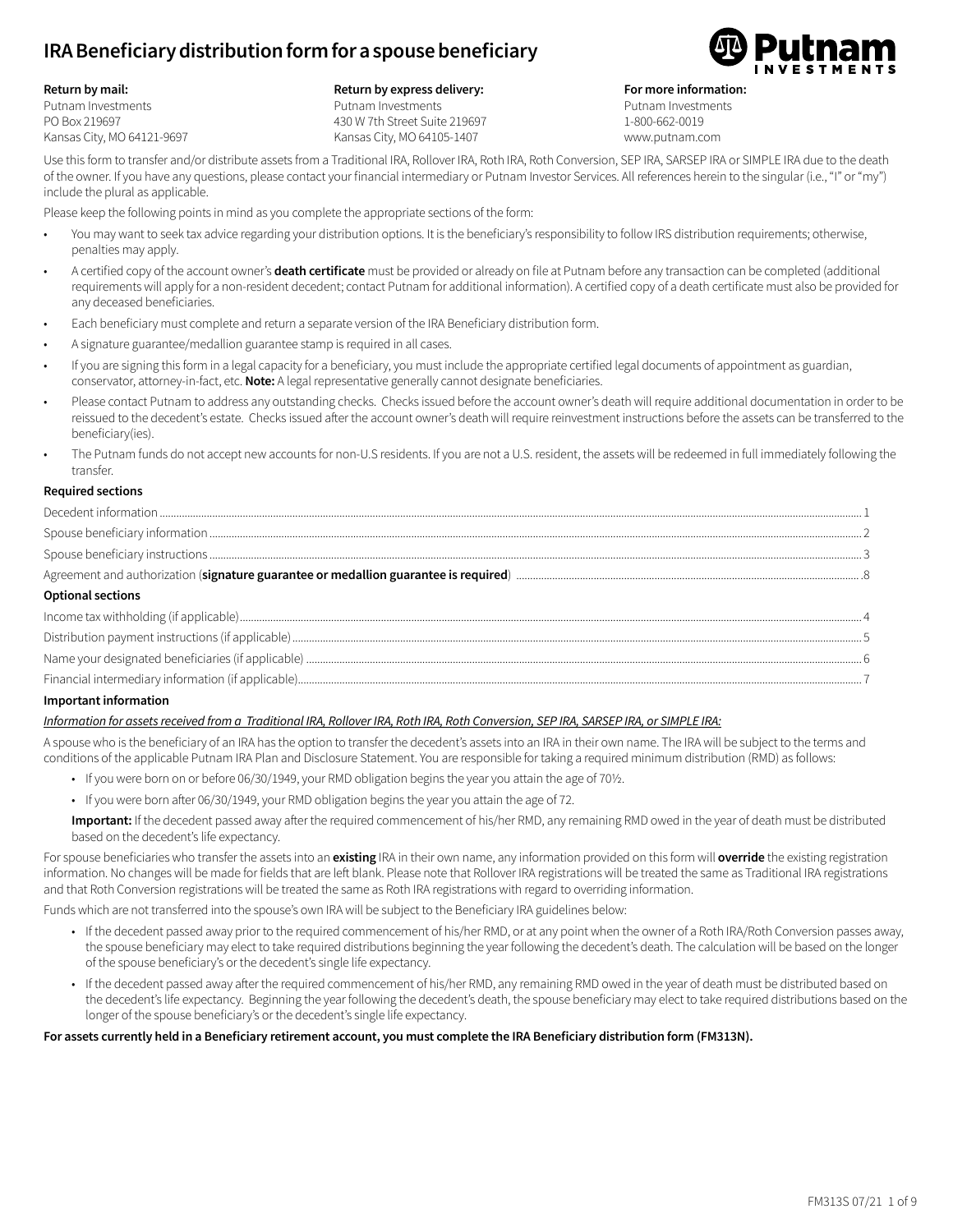### **IRA Beneficiary distribution form for a spouse beneficiary**

#### **Return by mail:**

Putnam Investments PO Box 219697 Kansas City, MO 64121-9697

### **Return by express delivery:**

Putnam Investments 430 W 7th Street Suite 219697 Kansas City, MO 64105-1407



### **For more information:**

Putnam Investments 1-800-662-0019 www.putnam.com



Use this form to request a transfer and/or distribution from a Putnam IRA due to the death of the account owner. This form is not intended for IRA registrations where Putnam Fiduciary Trust Company, LLC (PFTC, LLC) is not the trustee of the plan. For IRA registrations invested in Putnam funds that are held by other trustees or custodians, please contact the trustee/custodian of your plan for more information.

### Section 1 **Decedent information**

| Name of decedent (required)                                              |                                      |        |                                                                                                                                                                                                                                                                                                                                                                                                                  |
|--------------------------------------------------------------------------|--------------------------------------|--------|------------------------------------------------------------------------------------------------------------------------------------------------------------------------------------------------------------------------------------------------------------------------------------------------------------------------------------------------------------------------------------------------------------------|
| First                                                                    | МI<br>Last                           | Suffix | Social Security number (required)                                                                                                                                                                                                                                                                                                                                                                                |
|                                                                          |                                      |        |                                                                                                                                                                                                                                                                                                                                                                                                                  |
| Date of birth (mm/dd/yyyy; required)                                     | Date of death (mm/dd/yyyy; required) |        |                                                                                                                                                                                                                                                                                                                                                                                                                  |
| Section 2 Spouse beneficiary information                                 |                                      |        |                                                                                                                                                                                                                                                                                                                                                                                                                  |
| Beneficiary information (beneficiary of the decedent named in Section 1) |                                      |        |                                                                                                                                                                                                                                                                                                                                                                                                                  |
| $\cdots$ $\cdots$ $\cdots$                                               |                                      |        | $\alpha + i\alpha$ , $\alpha + i\beta$ , $\alpha + i\beta$ , $\alpha + i\beta$ , $\alpha + i\beta$ , $\alpha + i\beta$ , $\alpha + i\beta$ , $\alpha + i\beta$ , $\alpha + i\beta$ , $\alpha + i\beta$ , $\alpha + i\beta$ , $\alpha + i\beta$ , $\alpha + i\beta$ , $\alpha + i\beta$ , $\alpha + i\beta$ , $\alpha + i\beta$ , $\alpha + i\beta$ , $\alpha + i\beta$ , $\alpha + i\beta$ , $\alpha + i\beta$ , |

| Name of spouse beneficiary                                                   | Social Security number(required)                                                                                                                                       | Date of birth (mm/dd/yyyy; required) |  |  |
|------------------------------------------------------------------------------|------------------------------------------------------------------------------------------------------------------------------------------------------------------------|--------------------------------------|--|--|
| Name of authorized Signer (if applicable)                                    | Social Security number (required)                                                                                                                                      | Date of birth (mm/dd/yyyy; required) |  |  |
| Spouse beneficiary mailing address (street, city, state, ZIP code; required) |                                                                                                                                                                        |                                      |  |  |
|                                                                              | Spouse beneficiary residential address (street, city, state, ZIP code; required if the mailing address is a P.O. Box or c/o address)                                   |                                      |  |  |
| Contact phone number<br>E-mail address                                       |                                                                                                                                                                        |                                      |  |  |
|                                                                              | <b>Note:</b> Providing an e-mail address and/or phone number above will replace the current contact information on file with Putnam (if applicable). No changes will b |                                      |  |  |

**Note:** Providing an e-mail address and/or phone number above will replace the current contact information on file with Putnam (if applicable). No changes will be made for fields that are left blank. If you are enrolled in electronic delivery, all notifications will be sent to the e-mail address listed above.

### **Electronic delivery of account documents**

### **□ I want to "Go Green" and reduce paper, printing and mailing by receiving documents electronically.**

By checking the "Go Green" box above, an e-mail will be sent to the e-mail address provided above with a link to Putnam's secure Investor Website, which will allow you to choose your eDelivery options. Documents available for eDelivery include transaction confirmations, quarterly statements, prospectuses, annual/semiannual fund reports, proxy statements, and tax forms. When a new document is available, instead of sending the document to you by U.S. mail, Putnam Investor Services will send you an e-mail notification that the document is available via Putnam's website. Terms and Conditions related to eDelivery will be provided to you prior to confirmation of your elections.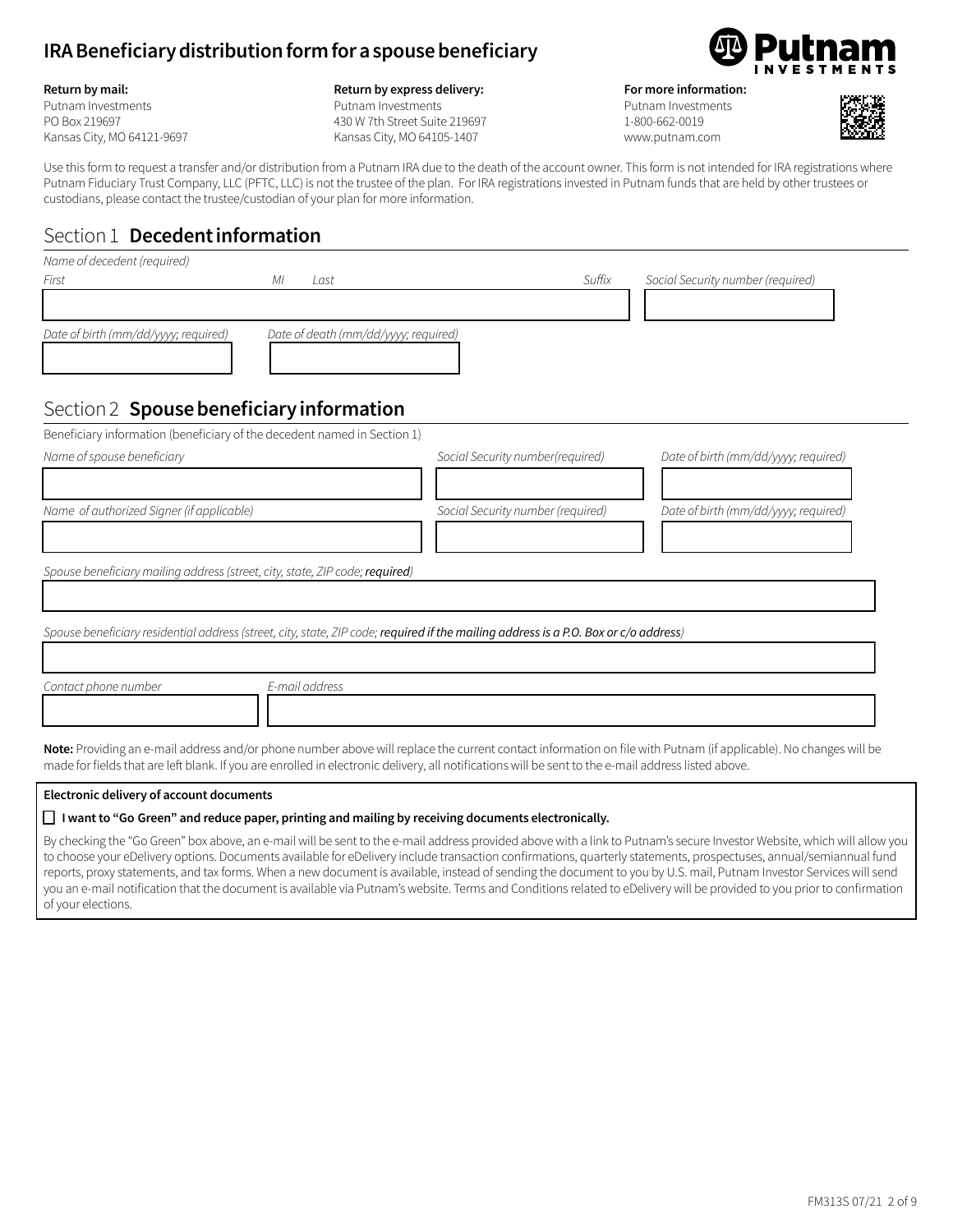# Section 3 **Spouse beneficiary instructions**

Assets will be transferred in kind unless otherwise indicated on a separate letter of instruction. If different funds or allocations are indicated, an exchange will take place following the transfer, which may not be processed on the date of receipt of instructions in good order. If no selection is made in Step 1, or if the specific selection is not allowed, the assets will be transferred to a new Beneficiary IRA. Your RMD (if applicable) will be calculated using the Uniform Lifetime Table for assets held in your own name and using the Single Lifetime Table for assets held in a Beneficiary IRA.

**Step 1:** Choose **one** of the transfer options below.

- $\Box$  Transfer the decedent's IRA directly to a new/existing IRA in my name.
	- Distributions taken from your own IRA will be coded as normal or premature distributions based on your age at the time of the distribution. Early distribution penalties may apply for premature distributions.
- $\Box$  Transfer the decedent's IRA to a new Putnam Beneficiary IRA.
	- Distributions taken from the Beneficiary IRA will be coded as a death distribution.
- o Transfer the decedent's IRA to a new Putnam Beneficiary IRA for any distributions listed in Step 2 and then transfer any remaining assets to a new/existing IRA in my name.
	- Distributions taken from the Beneficiary IRA will be coded as a death distribution.

**Step 2:** Choose **one** of the withdrawl options below for the assets being transferred as indicated in Step 1.

- $\Box$  Take no distributions at this time (default option).
- o Distribute 100% of the assets being transferred as indicated in Step 1, made payable according to the distribution payment instructions in Section 5.
- Distribute my current year portion of the RMD, if applicable (e.g. the decedent had attained the age of distribution, the account is not a Roth IRA, the RMD has not already been satisfied for the current year, the RMD has not been waived for the current year by federal law, etc.), for the assets received from the decedent's IRA account (as named in Section 1). Distributions requested in the year of death will be based on the decedent's remaining required minimum amount. Distributions requested when death occurred in a previous year will be based on the beneficiary's required minimum amount for the current year. Distributions will be made proportionately.

**Important:** Consult a tax advisor if death occurred in a prior year to ensure that all required distributions have been satisfied or tax penalties may apply.

 $\Box$  Process a partial distribution for the assets being transferred as indicated in Step 1 using the dollar amounts listed below:

| Fund number | Dollar amount | Fund number | Dollar amount |
|-------------|---------------|-------------|---------------|
|             |               |             |               |

**Step 3:** Choose **one** of the systematic distribution options below.

- $\Box$  Do not establish a systematic distribution program at this time (deafult option). Failure to satisfy an RMD may result in tax penalties.
- **Establish systematic life expectancy distributions based on the information provided in Sections 1 and 2 of this form. If the systematic option is selected** in connection with a request to distribute the current year RMD in Step 2, the systematic program will have the start date deferred until the following year. Distributions will be made proportionately.

### Indicate how often you would like to take distributions. **Putnam will default to once per year if no option is selected**:

|                                                                                                                                                                 |  |  |  | Frequency: $\Box$ Distribute every month or $\Box$ Distribute only in the month(s) chosen below:                                                                           |                                    |  |
|-----------------------------------------------------------------------------------------------------------------------------------------------------------------|--|--|--|----------------------------------------------------------------------------------------------------------------------------------------------------------------------------|------------------------------------|--|
|                                                                                                                                                                 |  |  |  | $\square$ Jan $\square$ Feb $\square$ Mar $\square$ Apr $\square$ May $\square$ June $\square$ July $\square$ Aug $\square$ Sept $\square$ Oct $\square$ Nov $\square$ Dec |                                    |  |
| Indicate the month, day, and year you wish to begin scheduled payments. Putnam<br>will default to the 15th of the next applicable month if no date is selected: |  |  |  |                                                                                                                                                                            | Date 1st through 28th (mm/dd/yyyy) |  |
|                                                                                                                                                                 |  |  |  | Note: Drafts requested for January Let will be delayed to allow for the completion of the vear and life expectancy payment calcula                                         |                                    |  |

**Note:** Drafts requested for January 1st will be delayed to allow for the completion of the year end life expectancy payment calculation and will be processed using a trade date of the first business day of the year. Drafts are not available for the 29th-31st; if an invalid draft date is selected Putnam will default to the 15th.

For Beneficiary IRA registrations: When there are additional non-spouse beneficiaries who failed to segregate their assets prior to December 31st of the year following death, the eldest named beneficiary's date of birth is required to ensure that the life expectancy payment is properly calculated. If applicable please provide the eldest beneficiary's date of birth: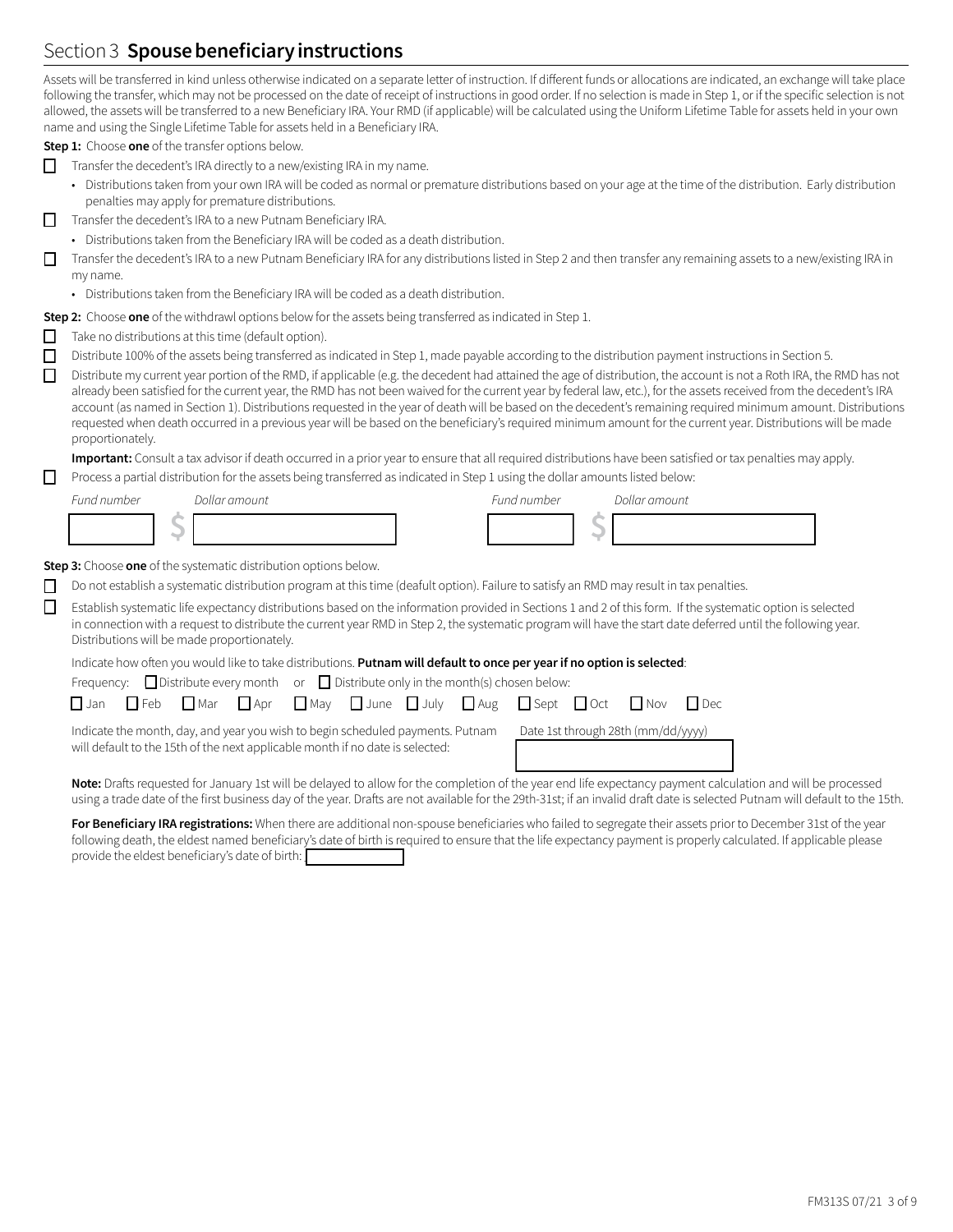### Section 4 **Income tax withholding (if applicable)**

### **Federal Income Taxes**

Federal income taxes will be withheld at a rate of 10% (except for Roth IRA/Beneficiary Roth IRA plans) unless you elect not to have taxes withheld or provide a different rate below. Please see below for the situations in which Putnam withholds state taxes.

If you have elected systematic distributions, the election you make below will apply to all your distributions.

### **IRA federal withholding (except for Roth IRA/Beneficiary Roth IRA plans)**

- $\Box$  Do not withhold federal income tax from my total distribution.
- $\Box$  Withhold federal income tax at a rate of  $\Box$  %.

 $\Box$  Withhold my taxes from the distribution proceeds, **gross** (this will be the default withholding option if no choice is made).

Withhold my taxes from the remaining account balance, **net** (only allowed for one time distributions).

### **Roth federal withholding (Putnam will default to no federal withholding for Roth IRA/Beneficiary Roth IRA distributions unless specified below)**

- Withhold federal income tax at a rate of  $\Box$  %.
	- □ Withhold my taxes from the distribution proceeds, **gross** (this will be the default withholding option if no choice is made).<br>□ Withhold my taxes from the remaining account balance, **net** (only allowed for one time dist
	- Withhold my taxes from the remaining account balance, **net** (only allowed for one time distributions).

### **State income taxes**

Putnam will withhold state income taxes if your address of record is in one of the following states: AR, CA, CT\*, DE, IA, KS, MA, ME, MI\*, NC, OK, OR, VT or the District of Columbia (DC)\*\* and federal income tax is being withheld. State tax withholding requirements vary by state.

\*Residents of CT or MI will have state income taxes withheld regardless of federal income tax withholding. To opt out of CT or MI state income taxes, the appropriate state specific form must be submitted with this distribution request or already on file with Putnam.

\*\*Residents of DC will have local income taxes withheld on 100% distributions regardless of federal income tax withholding.

Note: Whether or not you elect to have federal and, if applicable, state tax withholding applied, you are responsible for the full payment of federal income tax, any state or local taxes, and any penalties that may apply to your distribution. You may be responsible for estimated tax payments and could incur penalties if your estimated tax payments are not sufficient.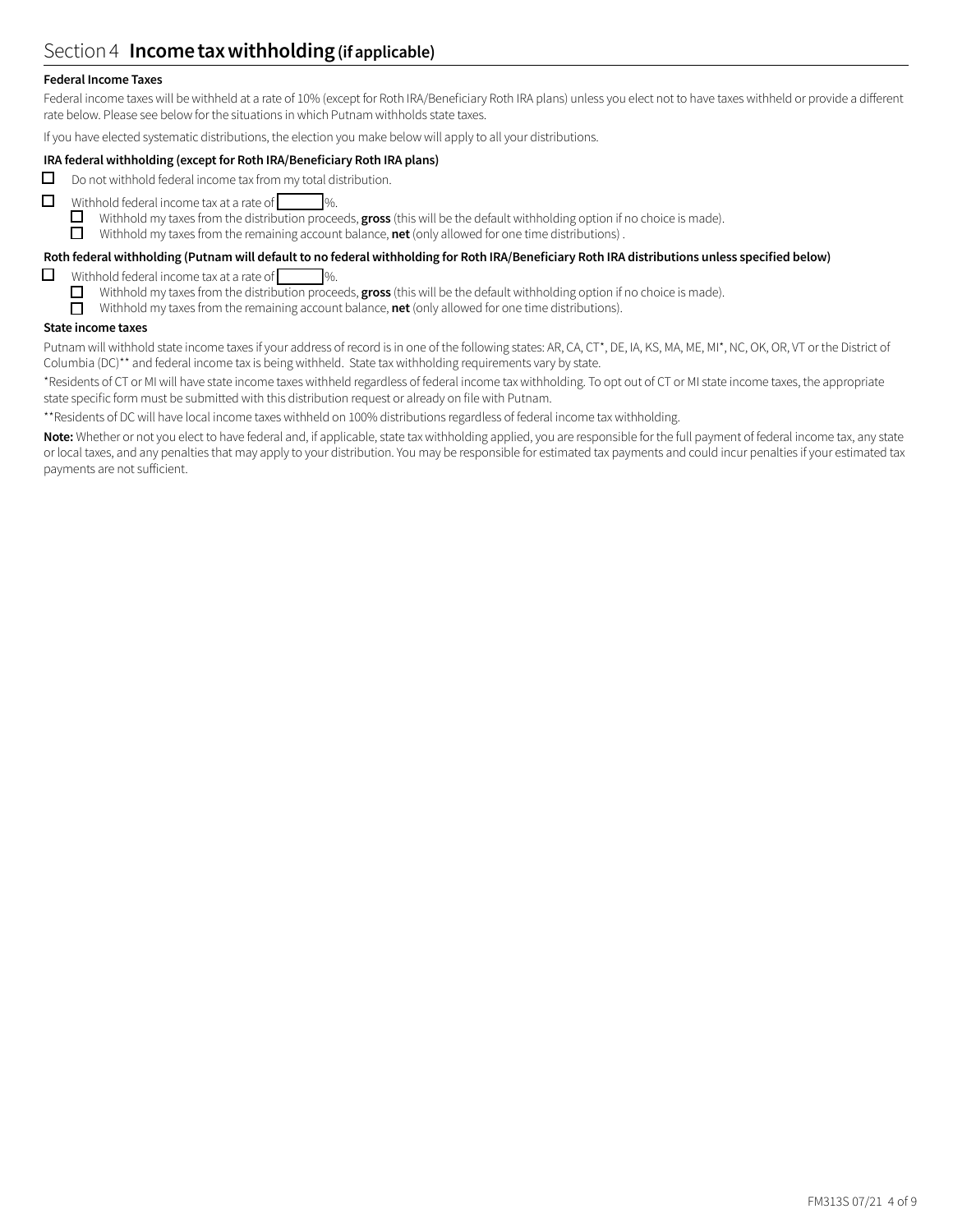# Section 5 **Distribution payment instructions (if applicable)**

Select your payment instructions below; if no selection/instructions are provided, payment will be made to the beneficiary as registered at the mailing address listed in Section 2 via the U.S. Postal Service (standard delivery). **Do not use this section to request a transfer of assets to an IRA/Beneficiary IRA with a new custodian.** Transfers to an IRA/Beneficiary IRA with another company must be initiated with the receiving company's paperwork and must include a letter of acceptance.

### **Reinvest**

Proceeds must be reinvested into the same share class. Unless otherwise indicated on a separate letter of instruction or a new account application, proceeds will also be reinvested into the same fund(s) for non-retirement accounts. Investment options must be provided for proceeds reinvested into 529 for America accounts.

□ Into a new/existing Putnam non-retirement account or 529 for America account. Please attach the applicable completed account application when establishing a new account.

12222222224 133333333333333333333333333334

Account number (if applicable) Name(s) of the new/registered owner(s), custodian/minor, trust, organization or business entity (required)

**Note:** Assets cannot be systematically distributed into a 529 for America account.

#### **Electronically deposit**

 $\Box$  Into the bank account indicated on the attached document. A preprinted or web-generated voided check/deposit slip or a signed letter from the bank on bank letterhead must be attached. Each of these documents must include: bank name, name(s) as registered on the bank account, routing number and account number. Brokerage checks and investment company checks cannot be used for bank instructions as these checks do not contain the correct wiring information. Contact your investment company to obtain proper wire instructions on signed letterhead. Starter checks will not be accepted. Please do not staple.

**Indicate the type of bank account you would like to use:**  $\Box$  Checking account  $\Box$  Savings account

**Note:** One-time distributions will be sent via Federal bank wire; systematic redemptions will be sent via Automated Clearing House (ACH). Putnam does not assess a fee for electronic transactions; however, some banks/credit unions may assess a fee upon receipt. Please check with your financial institution for information regarding eligibility, fees, and applicable routing number(s) for Federal bank wire and/or ACH transactions.

| Name<br>Address<br>City, State, ZIP |                |       | DATE <b>All DATE</b> |
|-------------------------------------|----------------|-------|----------------------|
| PAY TO THE<br>ORDER OF              |                |       | <b>DOLLARS</b>       |
|                                     |                |       |                      |
| : 123456789                         | : 000123456789 | : 101 |                      |

| ABA routing number of financial institution | Bank account number |
|---------------------------------------------|---------------------|
|                                             |                     |
| Name(s) of all bank account owner(s)        |                     |
|                                             |                     |

13333333333333333333333333333333333334

### **Send check**

**Step 1:** Select a delivery method

**O** Mail check(s) via **U.S. Postal Service** (standard delivery)

 $\Box$  Mail check(s) via **overnight/express delivery** (not available for systematic distributions)

Indicate the \$20 overnight/express fee source, otherwise Putnam will default to taking the fee from the lowest fund-account involved in the transaction. The fee will be taken from the balance of the account.

| <b>Fund number</b> | <b>Account number</b> |  |
|--------------------|-----------------------|--|
|                    |                       |  |
|                    |                       |  |

**Step 2:** Provide payee/address instructions

 $\Box$  To the beneficiary as registered at the mailing address listed in Section 2.

 $\Box$  To the alternate payee/alternate address listed below:

*Alternate payee*

13333333333333333333333333333333333334 *Alternate mailing address(street, city,state, ZIP code)*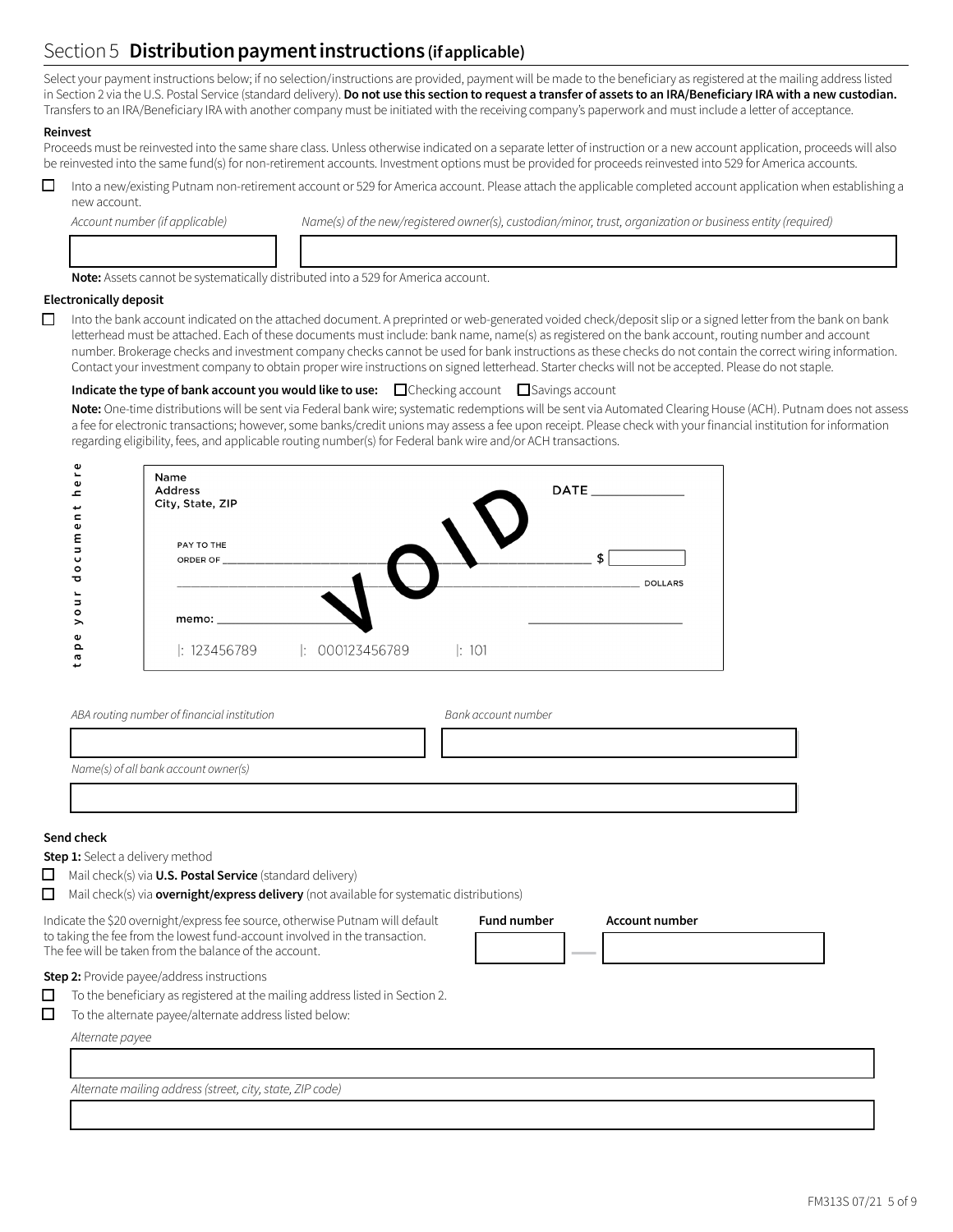# Section 6 **Name your designated beneficiaries (if applicable)**

If you have requested a 100% distribution in Section 3, skip to Section 8. If this section is left blank or not returned, no beneficiary will be designated for your account **Complete Sections 6A and 6B** to designate primary and contingent beneficiaries respectively for assets payable from the Plan in the event of your death. For each beneficiary, PFTC, LLC requires the full name, tax identification number, and date of birth (if applicable). If you name multiple primary or contingent beneficiaries, please specify the percentage each is to receive. If no percentage is specified, your account will be divided among your surviving primary beneficiaries in substantially equal amounts. If no primary beneficiaries survive you, your account will be divided among your surviving contingent beneficiaries. If you do not designate beneficiaries, or if none of your designated beneficiaries survive you, your account will be distributed as follows:

- For Beneficiary IRA registrations, your account will be distributed to your estate.
- For all other IRA registrations, your account will be distributed according to the provisions of the IRA plans and disclosure statements.

**Important:** PFTC, LLC does not accept customized beneficiary designations (for example, designations which involve multiple contingencies within a primary or contingent beneficiary category) or "per stirpes" designations. All beneficiaries must be designated as either primary or contingent and must include all identifying information referenced above. PFTC, LLC generally cannot accept beneficiary designations from attorneys-in-fact, conservators, or guardians. Entities such as trusts or estates cannot designate beneficiaries.

### **6A: Primary beneficiaries:**

Percentages for primary beneficiaries **must equal 100%**. For any additional **primary** beneficiary designations, attach a separate page which contains all required information for each beneficiary.

| Name of individual (First, MI, Last)/Full name of entity/trust (required) | Relationship<br>$\Box$ Spouse    |                                                                                                                                                                                                                                      | Other | Percentage |                                                                                                                                                                                                              |
|---------------------------------------------------------------------------|----------------------------------|--------------------------------------------------------------------------------------------------------------------------------------------------------------------------------------------------------------------------------------|-------|------------|--------------------------------------------------------------------------------------------------------------------------------------------------------------------------------------------------------------|
|                                                                           |                                  |                                                                                                                                                                                                                                      |       |            |                                                                                                                                                                                                              |
|                                                                           |                                  |                                                                                                                                                                                                                                      |       |            |                                                                                                                                                                                                              |
| Name of individual (First, MI, Last)/Full name of entity/trust (required) | Relationship<br>Spouse<br>l I    | ΙI                                                                                                                                                                                                                                   | Other | Percentage |                                                                                                                                                                                                              |
|                                                                           |                                  |                                                                                                                                                                                                                                      |       |            |                                                                                                                                                                                                              |
|                                                                           |                                  |                                                                                                                                                                                                                                      |       |            |                                                                                                                                                                                                              |
| Name of individual (First, MI, Last)/Full name of entity/trust (required) | Relationship<br>$\Box$ Spouse    |                                                                                                                                                                                                                                      | Other | Percentage |                                                                                                                                                                                                              |
|                                                                           |                                  |                                                                                                                                                                                                                                      |       |            |                                                                                                                                                                                                              |
|                                                                           |                                  |                                                                                                                                                                                                                                      |       |            |                                                                                                                                                                                                              |
| Name of individual (First, MI, Last)/Full name of entity/trust (required) | Relationship<br>Spouse<br>$\Box$ |                                                                                                                                                                                                                                      | Other | Percentage |                                                                                                                                                                                                              |
|                                                                           |                                  |                                                                                                                                                                                                                                      |       |            |                                                                                                                                                                                                              |
|                                                                           |                                  |                                                                                                                                                                                                                                      |       |            |                                                                                                                                                                                                              |
|                                                                           |                                  | Date of birth (mm/dd/yyyy; required for an individual)<br>Date of birth (mm/dd/yyyy; required for an individual)<br>Date of birth (mm/dd/yyyy; required for an individual)<br>Date of birth (mm/dd/yyyy; required for an individual) |       |            | Date of trust (mm/dd/yyyy; required for a trust)<br>Date of trust (mm/dd/yyyy; required for a trust)<br>Date of trust (mm/dd/yyyy; required for a trust)<br>Date of trust (mm/dd/yyyy; required for a trust) |

**Total primary allocations must equal 100%** 122 1 0 0 00 4**.**124 **%**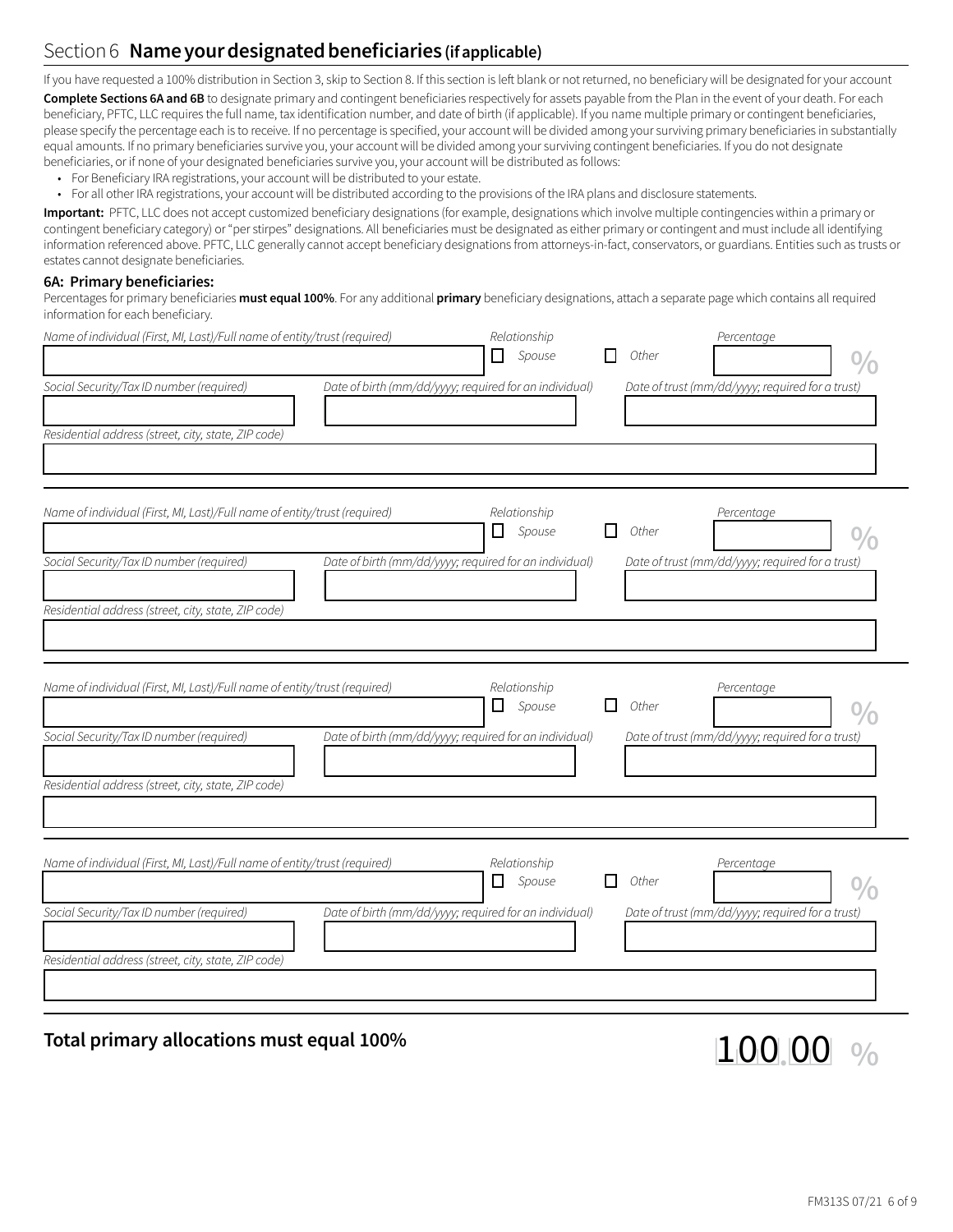### Section 6 **Name your designated beneficiaries (continued)**

### **6B: Contingent beneficiaries:**

Percentages for contingent beneficiaries **must equal 100%**. For any additional **contingent** beneficiary designations, attach a separate page which contains all required information for each beneficiary.

| Name of individual (First, MI, Last)/Full name of entity/trust (required)<br>Social Security/Tax ID number (required)                                                        | Relationship<br>$\Box$ Spouse<br>Date of birth (mm/dd/yyyy; required for an individual)    | Percentage<br>Other<br>Date of trust (mm/dd/yyyy; required for a trust)        |
|------------------------------------------------------------------------------------------------------------------------------------------------------------------------------|--------------------------------------------------------------------------------------------|--------------------------------------------------------------------------------|
| Residential address (street, city, state, ZIP code)                                                                                                                          |                                                                                            |                                                                                |
| Name of individual (First, MI, Last)/Full name of entity/trust (required)<br>Social Security/Tax ID number (required)<br>Residential address (street, city, state, ZIP code) | Relationship<br>$\Box$<br>Spouse<br>Date of birth (mm/dd/yyyy; required for an individual) | Percentage<br>П<br>Other<br>Date of trust (mm/dd/yyyy; required for a trust)   |
| Name of individual (First, MI, Last)/Full name of entity/trust (required)<br>Social Security/Tax ID number (required)<br>Residential address (street, city, state, ZIP code) | Relationship<br>⊔<br>Spouse<br>Date of birth (mm/dd/yyyy; required for an individual)      | Percentage<br>l I<br>Other<br>Date of trust (mm/dd/yyyy; required for a trust) |
| Name of individual (First, MI, Last)/Full name of entity/trust (required)<br>Social Security/Tax ID number (required)<br>Residential address (street, city, state, ZIP code) | Relationship<br>□<br>Spouse<br>Date of birth (mm/dd/yyyy; required for an individual)      | Percentage<br>Other<br>l 1<br>Date of trust (mm/dd/yyyy; required for a trust) |

# **Total contingent allocations must equal 100%** 122 1 0 0  $100$   $\frac{100}{100}$   $\frac{100}{100}$   $\frac{100}{100}$

### **6C: Additional plan designations:**

Please select any additional applicable plan types for which you are designating beneficiaries. If you do not make any selections below the designations will only apply to the registration(s) to which the money is transferred as a result of this paperwork.

**❒ Beneficiary Roth IRA**

**Option 1:** Designate beneficiaries on all retirement plan types

o Update the designated beneficiary information on all Putnam retirement plans associated with the Social Security / Tax ID number in Section 2

**Option 2:** Designate beneficiaries on only the specific retirement plan types indicated below

| Traditional IRA/Rollover IRA    | <b>II</b> SIMPLE IRA | $\Box$ Beneficiary IRA     |
|---------------------------------|----------------------|----------------------------|
| $\Box$ Roth IRA/Roth Conversion | $\Box$ SEP IRA       | $\Box$ Beneficiary Roth II |
| $\Box$ 403(b)                   | $\Box$ SARSEP IRA    | Beneficiary 403(b)         |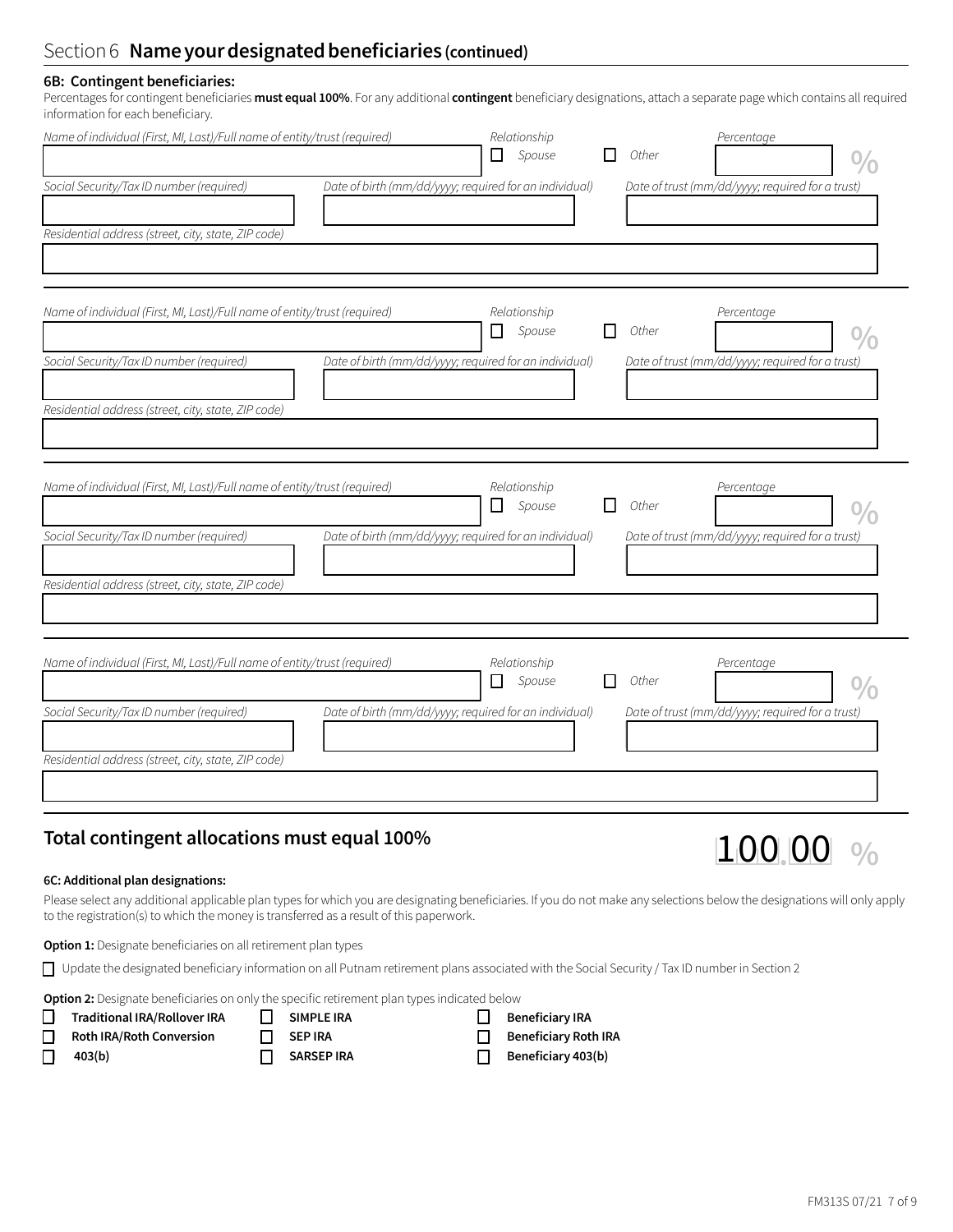# Section 7 **Financial intermediary information (if applicable)**

You may designate a financial intermediary at any time by returning a signed Financial intermediary change request to Putnam Investor Services. Putnam Retail Management Limited Partnership ("PRM") will be designated as the default broker-dealer of record on your account(s) and will retain all applicable sales charges if any of the following apply:

- You elect not to designate a financial intermediary.
- The broker-dealer firm or financial institution you designate does not have a selling agreement with PRM.

Please note that PRM is not a full service broker-dealer and does not provide investment advice. As default broker-dealer, PRM cannot assist you with financial planning or provide recommendations, services that are provided by a financial intermediary. If you wish to receive such services, you must designate a financial intermediary.

**Note:** Please refer to https://www.finra.org for assistance in locating the Central Registration Depository number for the financial intermediary.

| Dealer number                 | Branch office number                                                        | Financial intermediary number |          | Central Registration Depository (CRD) number  |
|-------------------------------|-----------------------------------------------------------------------------|-------------------------------|----------|-----------------------------------------------|
|                               | Financial intermediary name(s) exactly as it appears on firm's registration |                               |          |                                               |
| Financial intermediary's firm |                                                                             |                               |          | Financial intermediary's contact phone number |
| Branch office street address  |                                                                             |                               |          |                                               |
| City                          |                                                                             | State                         | ZIP code |                                               |

**Note:** If you do not designate a financial intermediary or if the broker-dealer firm you designate does not have a selling agreement with the distributor, Putnam Retail Management Limited Partnership (PRM) will be designated as the default broker-dealer firm of record on your account and will retain all applicable sales charges. You may designate another broker-dealer firm at any time by returning a signed Financial intermediary change request form to Putnam Investor Services.

### Section 8 **Agreement and authorization**

### **8A: Agreement**

### $\Box$  I do not authorize telephone redemptions. Accept only written instructions signed by me.

Unless I have checked the box above, Putnam Investor Services, Inc. is authorized to act upon redemption instructions received by telephone from me or any other person claiming to act as my representative who can provide Putnam with my account registration and address as it appears on Putnam's records. Redemption proceeds of up to \$100,000 will be sent to me at an address on record with Putnam for at least 15 days. Putnam will not be liable for unauthorized transactions if it employs reasonable procedures to confirm that instructions received by telephone are genuine. I agree to indemnify and hold harmless Putnam Investor Services, Inc. and any Putnam funds that may be involved in transactions authorized by telephone against any claim or loss in connection with any telephone transaction effected on my account.

### □ **I do not authorize the mailing of only one shareholder report, one prospectus, or one set of proxy materials if there are multiple accounts in a Putnam fund at my address. Send a separate copy for every account.**

Unless I have checked the box above, Putnam Investor Services, Inc. is authorized to send only one shareholder report, one prospectus, or one set of proxy materials for **all** accounts in any Putnam fund at my address.

**Important notice regarding Putnam's privacy policy: By signing this application, I acknowledge that Putnam's privacy policy is available for viewing and printing via Putnam's website at https://www.putnam.com/policies/**

**Important notice regarding Putnam's IRA Plans and disclosure statements: By signing this application, I acknowledge that Putnam's IRA Plans and Disclosure statements document is available for viewing and printing via Putnam's website at https://www.putnam.com/literature/pdf/IR616.pdf .**

I hereby (I) adopt The Putnam Traditional IRA Plan or The Putnam Roth IRA Plan (the "Plans") as an individual retirement account under Section 408(a) or 408A of the Internal Revenue Code of 1986, as amended; (II) acknowledge receipt of the Plan and Disclosure Statement; (III) have received and have read a current prospectus of any fund; (IV) appoint PFTC, LLC as Trustee; (V) acknowledge that the terms in this agreement mean the same as in the Plan; and (VI) agree that an annual maintenance fee of \$25 will automatically be deducted from the account in accordance with Putnam's annual maintenance fee policy for accounts with a balance below \$50,000 on the day the fee is scheduled to be taken. I also acknowledge that Putnam's annual maintenance fee policy is subject to change.

Federal law requires the Putnam funds to obtain the name, residential or business address, Social Security or tax identification number, and date of birth for each registered owner, including trustees, opening a new account in order to verify their identities. For certain entities such as trusts, estates, or other non-corporate organizations, additional documentation may be required (see the following terms and conditions or call Putnam at 1-800-225-1581). The funds are unable to accept new accounts if any required information is not provided. If the funds are unable to verify your identity, your account will be closed at the then-current NAV, which may be more or less than your original investment, and the proceeds will be sent to you, net of any applicable sales charges. The information you provide may be shared with third parties for the purpose of verification subject to the terms of Putnam's privacy policy.

Putnam will attempt, on a best efforts basis, to carry over your distribution option due to a fund exchange, fund merger, or share class conversion in order to satisfy your next RMD; however, Putnam cannot guarantee that your full RMD will be satisfied. If the balance in any fund falls below the amount or percentage designated during the year, you may not receive the full amount of your RMD. By signing this form you agree that Putnam is not responsible for ensuring that your full RMD has been met by December 31.

If Putnam receives returned mail for your account and is unable to confirm your new address, your account will be restricted and no further RMDs will be processed until Putnam receives appropriate documentation of your current address. Putnam will require new instructions to re-establish your RMD after your address has been